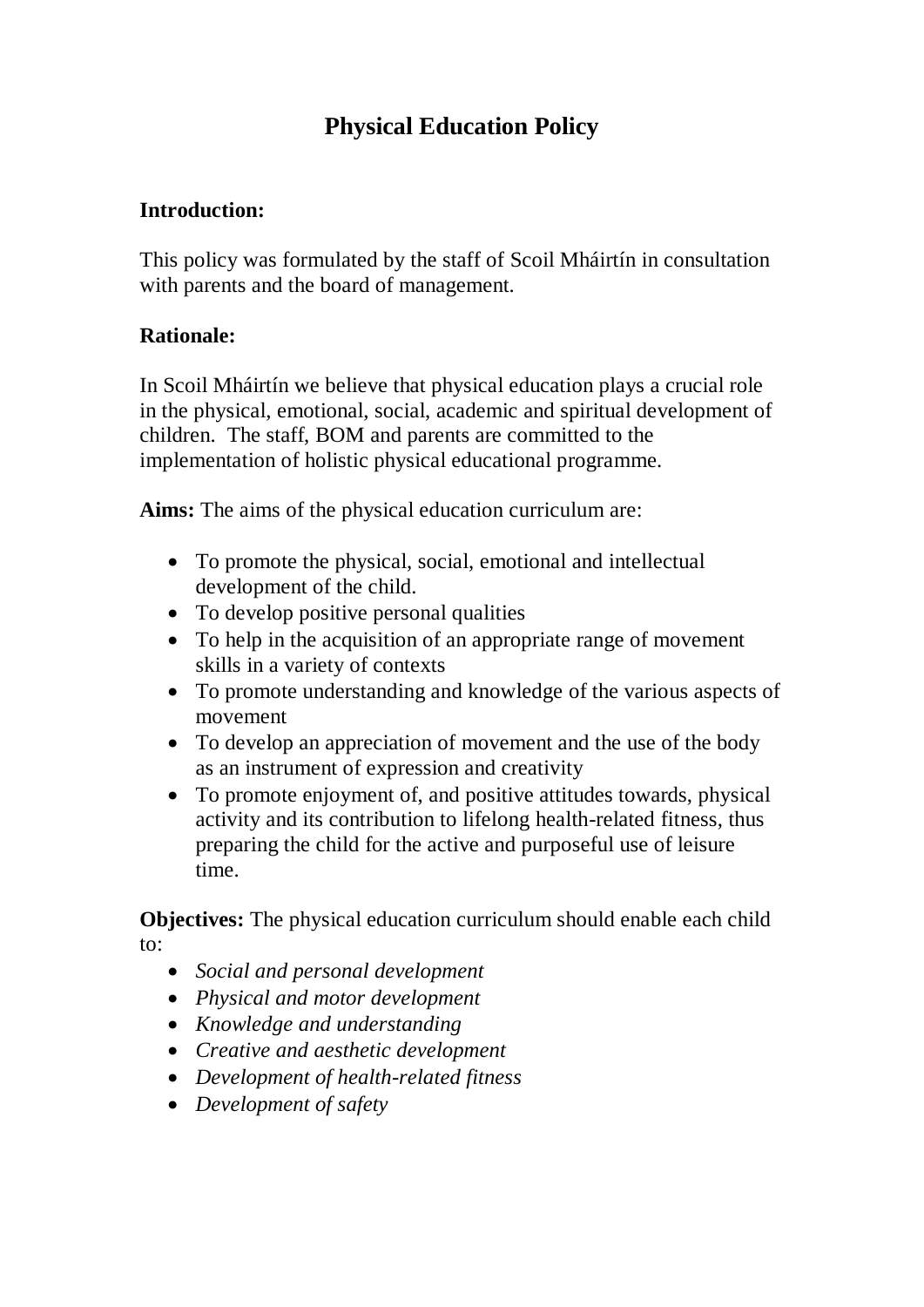### **Overview of PE Programme:**

**Athletics:** *Running, jumping, throwing, understanding and appreciation of athletics*

**Dance:** *Exploration, creation and performance of dance, understanding and appreciation of dance*

**Gymnastics:** *Movement, understanding and appreciation of gymnastics.* **Games:** *Sending, receiving and travelling, creating and playing games, understanding and appreciation of games.*

**Outdoor and Adventure Activities:** *Walking, cycling and camping, orienteering, outdoor challenges, water-based activities, understanding and appreciation of outdoor and adventure activities.*

**Aquatics:** *Hygiene, Water safety, entry to and exit from the water, buoyancy and propulsion, stroke development, water-based ball games, understanding and appreciation of aquatics*

Each class receives a block of 7 lessons in Fermoy Swimming pool. The cost of lessons and the transport to and from the pool is paid for by each child. All children are expected to participate in the swimming lessons. However some children may be excused from participation on medical grounds.

### **Resources:**

- General Purpose Hall
- Playground
- Access to local GAA grounds
- Access to local tennis club
- PE Equipment in PE store

# **External Expertise:**

- A GAA coach, Mr Tom Pierce, visits the school for approximately 6 lessons per class per term. Each class is coached in ball(hurling  $&$  football) skills
- A rugby coach visits the school during the  $2<sup>nd</sup>$  term and coaches the children from  $4<sup>th</sup>$ ,5<sup>th</sup> and  $6<sup>th</sup>$  classes.
- The children from  $6<sup>th</sup>$  class are given an opportunity to play hockey